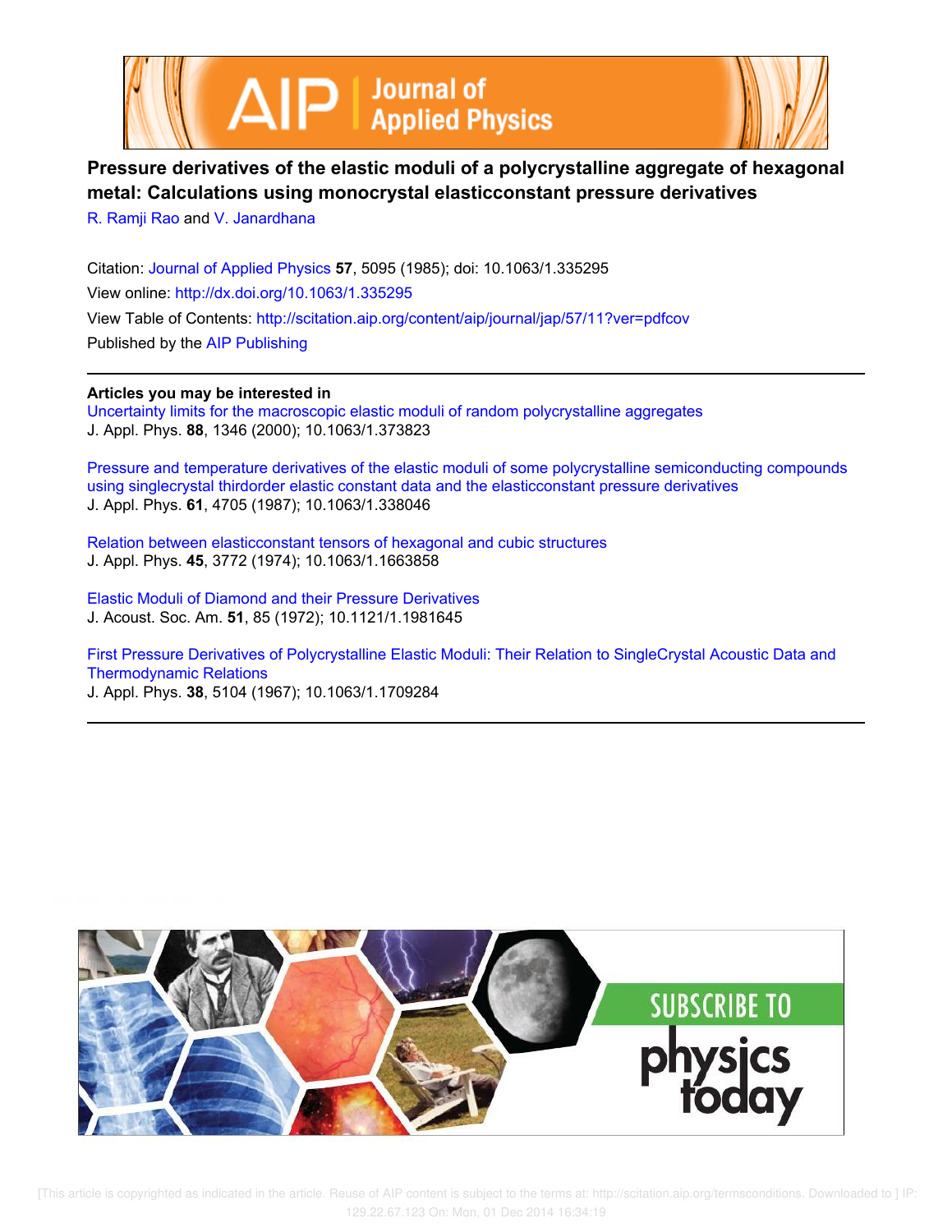## Pressure derivatives of the elastic moduli of a polycrystalline aggregate of hexagonal metal: Calculations using monocrystal elastic-constant pressure derivatives

A. Ramji Rao and V. Janardhana *Department oj Physics. Indian Institute oj Technology, Madras 600 036, India* 

(Received 24 July 1984; accepted for publication 9 November 1984)

The pressure deriviatives of the bulk, shear and Young's moduli, and of Poisson's ratio of a number of poly crystalline metals have been calculated using Hill's approximation. The pressure derivatives of the second-order elastic constants of the corresponding single-crystal hexagonal metals have been used for this purpose.

#### INTRODUCTION

The problem of calculating the elastic properties of a polycrystal from the elastic moduli and their pressure derivatives of the corresponding single crystal is complicated and has received repeated attention from various authors. Voigt<sup>1</sup> was the first to suggest how the fourth-rank elastic stiffness tensor  $C_{ijkl}$  could be averaged to obtain the two independent quasi-isotropic elastic constants: the bulk modulus  $B$  and the shear modulus  $G$ . A similar approach was used by Reuss<sup>2</sup> to average the compliance tensor  $S_{ijkl}$  under the basic assumption of uniform state of stress in the crystal.  $Hil<sup>3</sup>$  showed that the Voigt and the Reuss values are actually upper and lower bounds, respectively, for the elastic moduli of a poly crystal. If one accepts the concept of an effective elastic modulus of a polycrystal, according to which an aggregate of randomly oriented crystals may be replaced by an equivalent isotropic and homogeneous elastic body, then the Voigt and Reuss bounds are exact theoretical results. However, except for the case when the anisotropy of the crystal is small, these bounds are not close enough to provide a good estimate for the effective elastic moduli. In fact, Voigt and Reuss averages represent first-order bounds, and whether the Voigt average exceeds the Reuss average depends on whether some elastic anisotropy index such as 2C*44/*   $(C_{11} - C_{12})$  exceeds, or is less than, unity. Hill<sup>3</sup> suggested that the arithmetic mean of the values calculated, using the Voigt and Reuss schemes, be used to express the most probable value for the polycrystalline solid. Later several attempts were made to find expressions for the effective elastic moduli of a polycrystal. Hashin and Shtrikman<sup>4</sup> used a variational approach and obtained the second-order bounds for cubic symmetry while Kröner and Köch<sup>5</sup> gave the thirdorder bounds. Recently, Gairola and Kröner<sup>6</sup> proposed a formulation for calculating all the bounds and the self-consistent value of the shear modulus for cubic symmetry. Ledbetter<sup>7,8</sup> cited eight methods for averaging cubic-symmetry elastic coefficients to calculate the elastic Debye  $\theta$  and did extensive analysis on polycrystalline copper. Peresada<sup>9</sup> proposed a new method of estimation of elastic moduli of a polycrystal from single-crystal data of any symmetry which leads to results in good agreement with those obtained by Hill's approximation. A simple method, based on Hill's approximation, was suggested by Anderson<sup>10</sup> for calculating the Debye temperature. Further, it is possible to calculate the pressure derivatives of the elastic moduli and of the Poisson's ratio of the polycrystalline solid if the pressure derivatives of its single crystal are available either theoretically or experimentally. The pressure derivative of the shear modulus of a polycrystal is an experimentally measured quantity and hence it is of interest to compute the same theoretically.

The object of the present paper is to calculate the pressure derivatives of bulk, shear and Young's moduli, and of the Poisson's ratio of a number of polycrystalline metals using the pressure derivatives of the corresponding hexagonal single crystals.

#### FORMULAE FOR HEXAGONAL MATERIALS IN THE VOIGT AND REUSS SCHEMES

Voigt averages of  $C_{ii}$  for bulk  $B_{\nu}$  and shear  $G_{\nu}$  moduli of hexagonal materials are

$$
9B_v = 2C_{11} + C_{33} + 2C_{12} + 4C_{13}
$$
 (1)

and

$$
15G_v = 2C_{11} + C_{33} - C_{12} - 2C_{13} + 6C_{44} + 3C_{66}, \quad (2)
$$

where

$$
2C_{66}=C_{11}-C_{12}.
$$

According to Reuss the bulk  $B_R$  and shear  $G_R$  moduli for materials with hexagonal symmetry are given by

$$
B_R^{-1} = 2S_{11} + S_{33} + 2S_{12} + 4S_{13}
$$
 (3)

and

$$
15G_R^{-1} = 8S_{11} + 4S_{33} - 4S_{12} - 8S_{13} + 6S_{44} + 3S_{66},
$$
  
(4)

where  $S_{66} = 2 (S_{11} - S_{12}).$ 

Relations between the stiffnesses  $C_{ii}$  and the compliances  $S_{ii}$ are given by Cline *et al.*<sup>11</sup> and by Nye.<sup>12</sup> Poisson's ratio  $\sigma$  and Young's modulus  $E$ , with the values of  $B$  and  $G$  determined by Voigt's or Reuss averaging procedures, can be computed from

$$
2\sigma = \frac{3B - 2G}{3B + G} \tag{5}
$$

and

$$
9E^{-1} = 3G^{-1} + B^{-1}.
$$
 (6)

Based on energy arguments, Hill<sup>3</sup> proved that the arithmetic mean of Voigt and Reuss averages would yield a more accurate result than either individual average. This is expressed as

$$
2M_H = M_V + M_R, \tag{7}
$$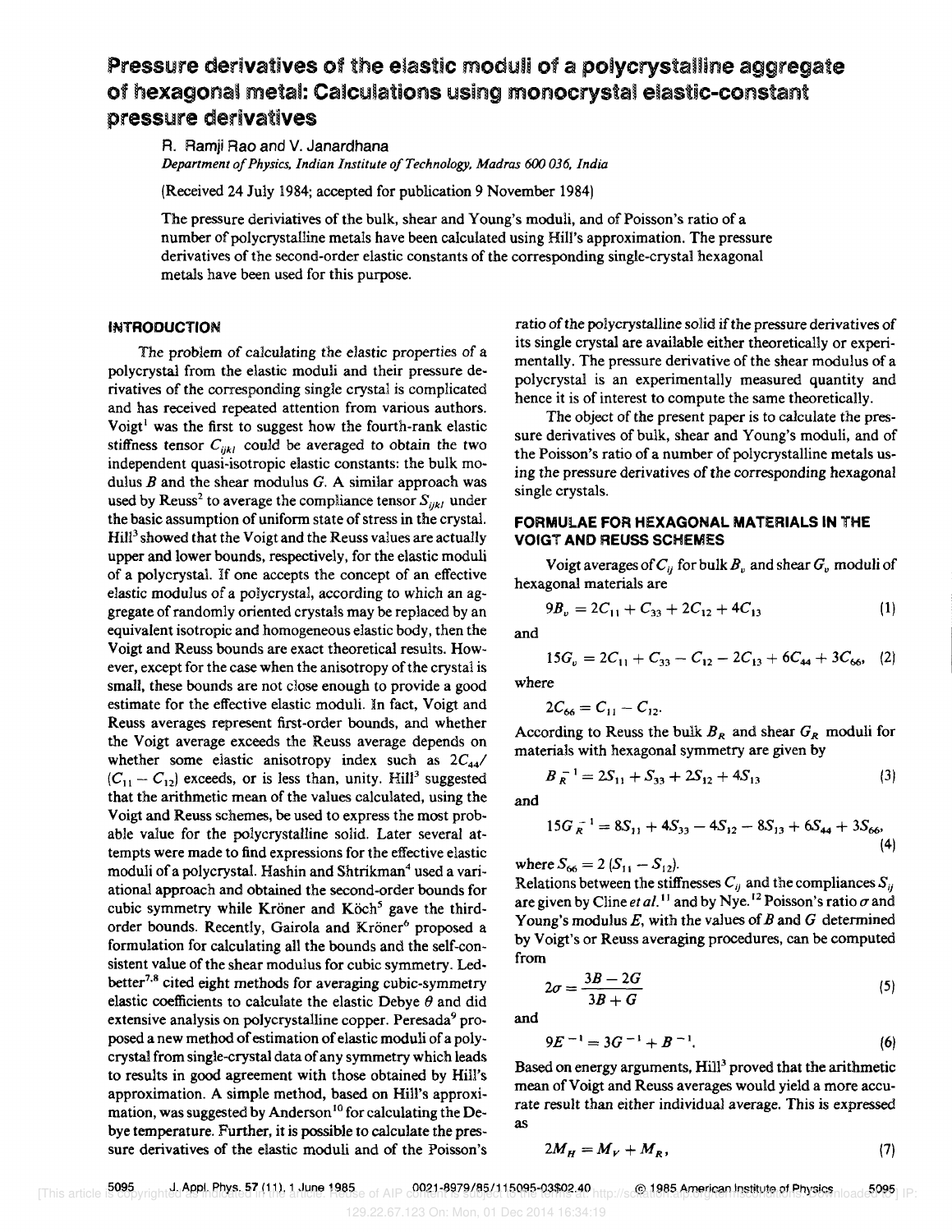TABLE I. Values of  $B'$ ,  $G'$ ,  $E'$ ,  $\sigma'$  in Hill's approximation. The first row against each metal gives our present calculated values while the second row gives the estimated values of Guinan and Steinberg. The references for SQEC and their pressure derivatives are given by the superscripts to the metals. Sample

| TABLE II. Values of B', G', E', and $\sigma'$ in Voigt and Reuss approximations. |
|----------------------------------------------------------------------------------|
| The first row against each metal gives the Voigt's bounds while the second       |
| row gives the Reuss bounds.                                                      |

|               |                     |              |                 |                 | No.              | Metal          | $B^{\prime}$  | $G^{\prime}$ | $E^{\,\prime}$ | $\sigma'$    |                      |
|---------------|---------------------|--------------|-----------------|-----------------|------------------|----------------|---------------|--------------|----------------|--------------|----------------------|
| Sample<br>No. | Metal               | $B'_H$       | $G_H'$          | $E_H^\prime$    | $\sigma_H'$      | $\mathbf{1}$ . | Sc            | 2.93         | 0.98           | 2.71         | 0.035                |
|               |                     |              |                 |                 |                  |                |               | 2.89         | 0.92           | 2.56         | 0.035                |
| 1.            | Sc <sup>13.14</sup> | 2.91<br>2.00 | 0.95<br>1.10    | 2.63<br>000     | 0.035<br>000     | 2.             | Y             | 3.30<br>3.30 | 1.01<br>0.97   | 2.95<br>2.86 | 0.082<br>0.087       |
| 2.            | $Y^{15,16}$         | 3.30<br>2.00 | 0.99<br>1.00    | 2.91<br>000     | 0.085<br>000     | 3.             | TЪ            | 3.32<br>3.30 | 0.37<br>0.37   | 1.57<br>1.55 | 0.142<br>0.140       |
| 3.            | Tb <sup>17,18</sup> | 3.31<br>2.68 | 0.37<br>0.46    | 1.56<br>000     | 0.141<br>000     | 4.             | Ho            | 3.29<br>3.29 | 0.75<br>0.73   | 2.45<br>2.41 | 0.114<br>0.116       |
| 4.            | Ho <sup>19,20</sup> | 3.29<br>2.84 | 0.74<br>1.20    | 2.43<br>$000\,$ | 0.115<br>000     | 5.             | Lu            | 3.27<br>3.27 | 1.24<br>1.24   | 3.37<br>3.39 | 0.046<br>0.046       |
| 5.            | $Lu^{21,22}$        | 3.27<br>3.00 | 1.24<br>0.88    | 3.38<br>000     | 0.046<br>$000\,$ | 6.             | Tm            | 4.0<br>4.3   | 1.31<br>1.67   | 3.74<br>4.56 | 0.085<br>0.072       |
| 6.            | $Tm^{23}$           | 4.15<br>2.64 | 1.49<br>1.60    | 4.15<br>$000\,$ | 0.079<br>000     | 7.             | $\mathbf{Pr}$ | 4.25<br>4.25 | 1.78<br>1.85   | 4.71<br>4.86 | 0.134<br>0.094       |
| 7.            | $Pr^{24,25}$        | 4.25<br>2.20 | 1.82<br>000     | 4.79<br>000     | 0.114<br>000     | 8.             | Nd            | 4.35<br>4.01 | 1.91<br>1.64   | 5.02<br>4.36 | 0.040<br>0.045       |
| 8.            | $Nd^{25,26}$        | 4.18<br>2.80 | 1.78<br>0.18    | 4.69<br>000     | 0.043<br>000     | 9.             | T1            | 2.06<br>2.12 | 0.70<br>1.06   | 1.94<br>2.94 | $-0.043$<br>$-0.102$ |
| 9.            | $T1^{27,28}$        | 2.09<br>5.09 | 0.88<br>0.57    | 2.44<br>000     | $-0.072$<br>000  | 10.            | Co            | 3.45<br>3.49 | 1.94<br>2.03   | 4.93<br>5.16 | $-0.008$<br>$-0.011$ |
| 10.           | $Co^{29,30}$        | 3.47<br>4.26 | 1.98<br>1.80    | 5.04<br>000     | $-0.010$<br>000  | 11.            | Mg            | 4.05<br>4.05 | 1.63<br>1.60   | 4.34<br>4.26 | 0.039<br>0.041       |
| 11.           | $Mg^{31,32}$        | 4.05<br>3.90 | 1.62<br>1.30    | 4.30<br>000     | 0.040<br>000     | 12.            | Zn            | 5.31<br>5.93 | 2.59<br>2.53   | 6.73<br>6.70 | 0.027<br>0.089       |
| 12.           | $Zn^{33,34}$        | 5.63<br>6.40 | 2.56<br>2.30    | 6.71<br>000     | 0.058<br>000     | 13.            | Be            | 4.62<br>4.43 | 2.63<br>2.24   | 7.69<br>6.95 | 0.073<br>0.075       |
| 13.           | Be <sup>35,36</sup> | 4.53<br>4.60 | 2.44<br>2.10    | 7.32<br>000     | 0.074<br>000     | 14.            | Zr            | 4.13<br>4.09 | 0.06<br>0.02   | 0.61<br>0.49 | 0.062<br>0.062       |
| 14.           | $Zr^{37}$           | 4.11<br>4.11 | 0.04<br>0.31    | 0.55<br>000     | 0.062<br>000     | 15.            | Ti            | 4.37<br>4.35 | 0.48<br>0.49   | 1.68<br>1.68 | 0.048<br>0.045       |
| 15.           | Ti <sup>38,39</sup> | 4.36<br>4.37 | 0.48<br>0.63    | 1.68<br>000     | 0.046<br>000     | 16.            | Re            | 5.41<br>5.73 | 1.86<br>1.74   | 5.09<br>4.86 | 0.008<br>0.011       |
| 16.           | Re <sup>40</sup>    | 5.57<br>5.41 | 1.80<br>$2.0\,$ | 4.97<br>000     | 0.009<br>000     | 17.            | Er            | 3.31<br>3.30 | 1.06<br>1.03   | 3.07<br>3.0  | 0.078<br>0.080       |
| 17.           | Er <sup>41</sup>    | 3.30<br>3.31 | 1.04<br>0.83    | 3.03<br>000     | 0.079<br>000     | 18.            | Dy            | 3.26<br>3.26 | 0.43<br>0.43   | 1.74<br>1.72 | 0.132<br>0.131       |
| 18.           | $Dy'^{1}$           | 3.26<br>3.26 | 0.43<br>0.54    | 1.73<br>000     | 0.132<br>000     | 19.            | Gd            | 3.38<br>3.37 | 0.31<br>0.30   | 1.44<br>1.41 | 0.151<br>0.150       |
| 19.           | $Gd^{41}$           | 3.37<br>3.37 | 0.31<br>0.21    | 1.42<br>000     | 0.151<br>000     |                |               |              |                |              |                      |

|      |              |                 |             |                  | No.            | Metal                   | $B^{\prime}$ | $G^{\prime}$ | $E^{\prime}$ | σ                    |
|------|--------------|-----------------|-------------|------------------|----------------|-------------------------|--------------|--------------|--------------|----------------------|
| etal | $B'_H$       | $G_H'$          | $E_H'$      | $\sigma'_H$      | $\mathbf{1}$ . | ${\bf Sc}$              | 2.93<br>2.89 | 0.98<br>0.92 | 2.71<br>2.56 | 0.035<br>0.035       |
| .14  | 2.91<br>2.00 | 0.95<br>1.10    | 2.63<br>000 | 0.035<br>000     | 2.             | Y                       | 3.30<br>3.30 | 1.01<br>0.97 | 2.95<br>2.86 | 0.082<br>0.087       |
| 16   | 3.30<br>2.00 | 0.99<br>1.00    | 2.91<br>000 | 0.085<br>000     | 3.             | Тb                      | 3.32<br>3.30 | 0.37<br>0.37 | 1.57<br>1.55 | 0.142<br>0.140       |
| 7,18 | 3.31<br>2.68 | 0.37<br>0.46    | 1.56<br>000 | 0.141<br>000     | 4.             | Ho                      | 3.29<br>3.29 | 0.75<br>0.73 | 2.45<br>2.41 | 0.114<br>0.116       |
| 9,20 | 3.29<br>2.84 | 0.74<br>1.20    | 2.43<br>000 | 0.115<br>000     | 5.             | Lu                      | 3.27<br>3.27 | 1.24<br>1.24 | 3.37<br>3.39 | 0.046<br>0.046       |
| 1,22 | 3.27<br>3.00 | 1.24<br>0.88    | 3.38<br>000 | 0.046<br>000     | 6.             | Tm                      | 4.0<br>4.3   | 1.31<br>1.67 | 3.74<br>4.56 | 0.085<br>0.072       |
| :3   | 4.15<br>2.64 | 1.49<br>1.60    | 4.15<br>000 | 0.079<br>000     | 7.             | $\mathbf{p}_\mathrm{r}$ | 4.25<br>4.25 | 1.78<br>1.85 | 4.71<br>4.86 | 0.134<br>0.094       |
| ,25  | 4.25<br>2.20 | 1.82<br>000     | 4.79<br>000 | 0.114<br>000     | 8.             | Nd                      | 4.35<br>4.01 | 1.91<br>1.64 | 5.02<br>4.36 | 0.040<br>0.045       |
| 5,26 | 4.18<br>2.80 | 1.78<br>0.18    | 4.69<br>000 | 0.043<br>000     | 9.             | T1                      | 2.06<br>2.12 | 0.70<br>1.06 | 1.94<br>2.94 | $-0.043$<br>$-0.102$ |
| 28   | 2.09<br>5.09 | 0.88<br>0.57    | 2.44<br>000 | $-0.072$<br>000  | 10.            | Co                      | 3,45<br>3.49 | 1.94<br>2.03 | 4.93<br>5.16 | $-0.008$<br>$-0.011$ |
| ,30  | 3.47<br>4.26 | 1.98<br>1.80    | 5.04<br>000 | $-0.010$<br>000  | 11.            | Mg                      | 4.05<br>4.05 | 1.63<br>1.60 | 4.34<br>4.26 | 0.039<br>0.041       |
| 1.32 | 4.05<br>3.90 | 1.62<br>1.30    | 4.30<br>000 | 0.040<br>000     | 12.            | Zn                      | 5.31<br>5.93 | 2.59<br>2.53 | 6.73<br>6.70 | 0.027<br>0.089       |
| 34   | 5.63<br>6.40 | 2.56<br>2.30    | 6.71<br>000 | 0.058<br>000     | 13.            | Be                      | 4.62<br>4.43 | 2.63<br>2.24 | 7.69<br>6.95 | 0.073<br>0.075       |
| .36  | 4.53<br>4.60 | 2.44<br>2.10    | 7.32<br>000 | 0.074<br>$000\,$ | 14.            | Zr                      | 4.13<br>4.09 | 0.06<br>0.02 | 0.61<br>0.49 | 0.062<br>0.062       |
|      | 4.11<br>4.11 | 0.04<br>0.31    | 0.55<br>000 | 0.062<br>000     | 15.            | Ti                      | 4.37<br>4.35 | 0.48<br>0.49 | 1.68<br>1.68 | 0.048<br>0.045       |
| 39   | 4.36<br>4.37 | 0.48<br>0.63    | 1.68<br>000 | 0.046<br>000     | 16.            | Re                      | 5.41<br>5.73 | 1.86<br>1.74 | 5.09<br>4.86 | 0.008<br>0.011       |
|      | 5.57<br>5.41 | 1.80<br>$2.0\,$ | 4.97<br>000 | 0.009<br>000     | 17.            | Er                      | 3.31<br>3.30 | 1.06<br>1.03 | 3.07<br>3.0  | 0.078<br>0.080       |
|      | 3.30<br>3.31 | 1.04<br>0.83    | 3.03<br>000 | 0.079<br>000     | 18.            | Dy                      | 3.26<br>3.26 | 0.43<br>0.43 | 1.74<br>1.72 | 0.132<br>0.131       |
|      | 3.26<br>3.26 | 0.43<br>0.54    | 1.73<br>000 | 0.132<br>000     | 19.            | Gd                      | 3.38<br>3.37 | 0.31<br>0.30 | 1.44<br>1.41 | 0.151<br>0.150       |
|      | 3.37         | 0.31            | 1.42        | 0.151            |                |                         |              |              |              |                      |

defette

where  $M_H$ ,  $M_V$ , and  $M_R$  represent the Hill, Voigt, and  $\sigma$ Reuss averages, respectively, of any elastic quantity. The pressure derivatives  $B'_{V}$ ,  $G'_{V}$ ,  $B'_{R}$ ,  $G'_{R}$ ,  $\sigma'$ , and  $E'$  are obtained from formulae (1)–(6) and from the relations between  $F = E$  $S_{ij}$  and  $C_{ij}$  for hexagonal symmetry:

$$
9B'_{V} = (2C'_{11} + C'_{33} + 2C'_{12} + 4C'_{13}),
$$
\n(8)

$$
15G_V = (2C_{11} + C_{33} - C_{12} - 2C_{13} + 6C_{44} + 3C_{66}^{\prime}), (9)
$$

$$
\frac{-B_R}{B_R^2} = (2S'_{11} + S'_{33} + 2S'_{12} + 4S'_{13}),
$$
\n(10)  
\n
$$
\frac{-15G'_R}{G_R^2} = (8S'_{11} + 4S'_{33} - 4S'_{12} - 8S'_{13})
$$
\n
$$
+ 6S'_{11} + 3S'_{12}
$$
\n(11)

$$
V = \frac{1}{2(3B+G)^2} [(3B+G)(3B'-2G')-(3B-2G)(3B'+G')],
$$
 (12)

$$
E' = \frac{E^2}{9} \left( \frac{3G'}{G^2} + \frac{B'}{B^2} \right).
$$
 (13)

#### **DISCUSSION**

The pressure derivatives of the bulk, shear, and  $B'_R = \beta S'_R = \beta S'_R + \beta S'_L + \beta S'_L$  (10)  $\alpha$  Young's moduli, and of the Poisson's ratio of a number of polycrystalline metals have been calculated using the pres sure derivatives of the single-crystal second-order elastic constants (SOEC). These data are extremely useful from the engineering point of view and the pressure derivatives of *E*   $+ 6S_{44} + 3S_{66}$ , (11) and  $\sigma$  are reported for the first time for these polycrystalline